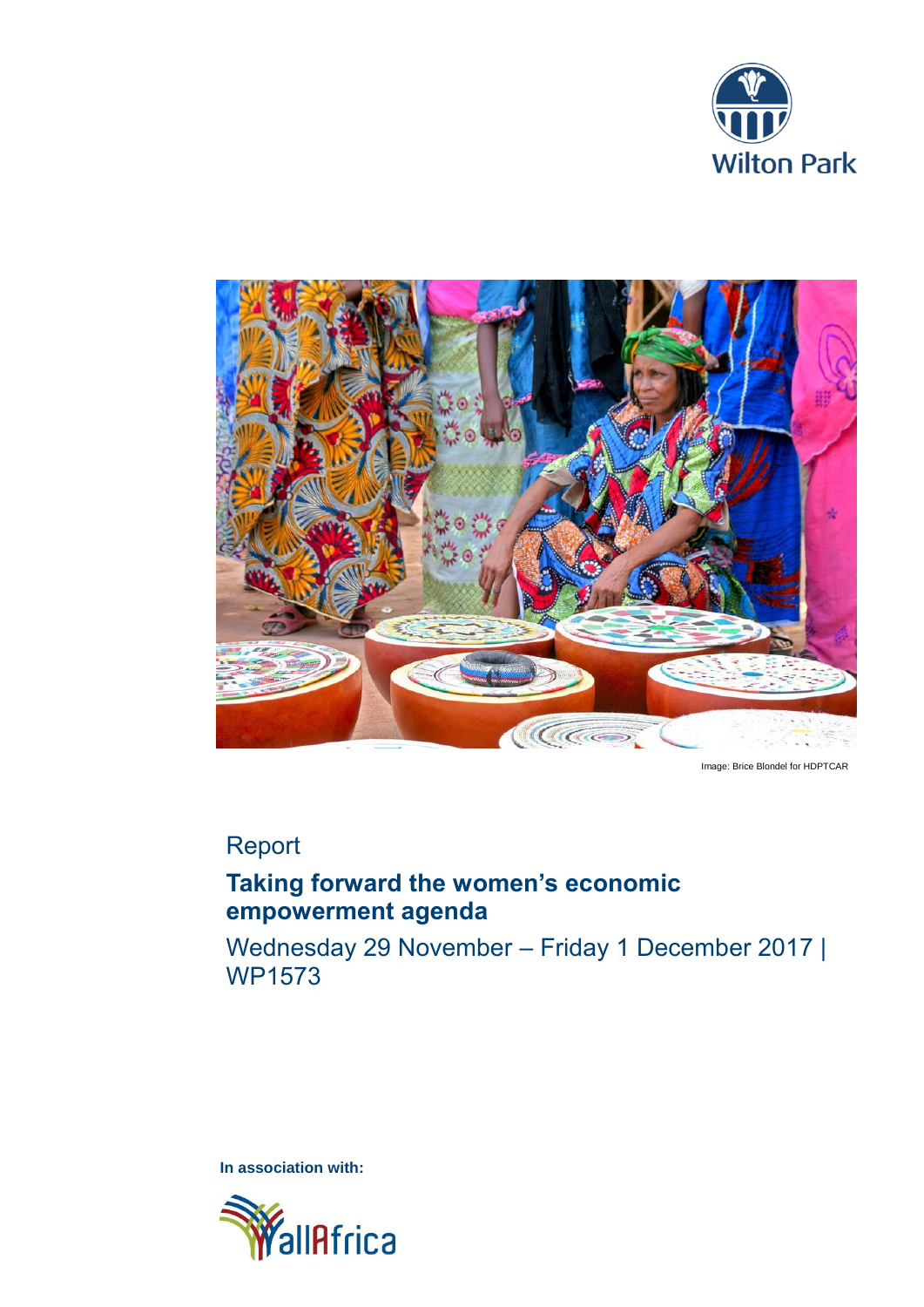

## Report

## **Taking forward the women's economic empowerment agenda**

## Wednesday 29 November – Friday 1 December 2017 | WP1573

Following on from three previous Wilton Park meetings on promoting women's economic empowerment, this event in the series focuses on concrete actions for empowering women as economic actors. The United Nation's Secretary General's High-Level Panel (HLP) on Women's Economic Empowerment completed its work in March 2017 and has delivered two transformational reports focused on action and results. This meeting drew on the work of the HLP. The starting point for the discussions is that whilst there is no silver bullet for removing the systemic constraints to women's full and equal economic participation, there is an important role for government, business, civil society and academia in taking concrete actions to effect change.

This year's meeting focused on how best to create an enabling environment through strategically tailored initiatives and partnerships between business, government, and civil society. The principal objective of the meeting was to catalyse concrete actions, impact and outcomes on women's economic empowerment, with a view to fostering partnerships, innovation and accelerating impact. The discussions focused on three pillars:

- 1. Financial, digital inclusion and entrepreneurship targeting opportunities for women owned and led enterprises
- 2. Adverse norms that affect women's economic participation challenging discriminatory beliefs and practices
- 3. The care economy and domestic work increasing the recognition of care and access to services, social protection and infrastructure.

The meeting was conducted in the participative style which is Wilton Park's hallmark: two or three expert speakers provide introductory remarks relating their perspectives and experiences to the policy area under consideration, followed by interactive roundtable discussions with participants encouraged to share their perspectives in order to deliver tangible outcomes.

Facilitated small working groups gave participants the opportunity to identify and streamline policy recommendations and concrete actions. Finally, participants reconvened regularly to share the outputs of their group work, make recommendations for action, and commit to actions essential for transformational impact.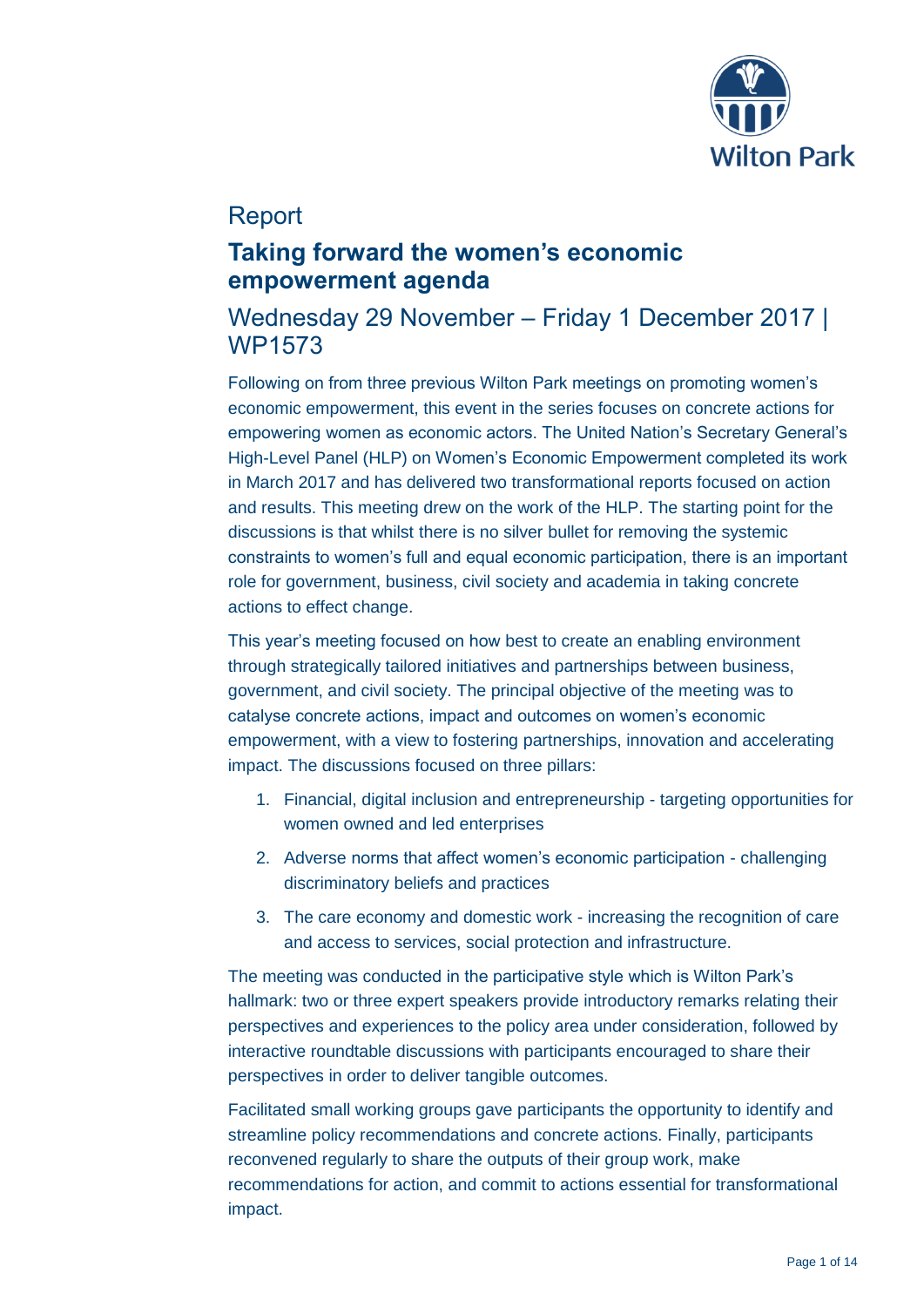"Women's economic empowerment is everyone's responsibility"

## **Executive summary**

- Women's economic empowerment is both an economic and moral imperative. It is not just a 'women's issue' – improving women's economic empowerment is crucial for both broader economic growth and human development. The world's GDP would increase by \$12 trillion dollars per year if there was gender equity worldwide – this is the equivalent of the GDPs of Japan, Germany and UK combined.
- Women's economic empowerment improves family wellbeing, benefiting both men and women at household level. There is a moral imperative to ensure that there is equality for men and women, in line with the Sustainable Development Goals which commit to leaving no-one behind.
- Women's economic empowerment cannot be achieved in isolation it needs support through legal and policy frameworks. When considering WEE, it is important to consider women's political and personal empowerment. Focusing exclusively on economic empowerment is not only ineffective but can also instrumentalise women for the economy, rather than empower women in their own right. An overall enabling environment is necessary.
- Gender norms, roles and responsibilities play an important part in cultural formation and in the opportunities available to women in different countries. Where these norms restrict women and men, they need to be challenged. It is difficult to separate individuals from these processes and structures. Practices, beliefs and perspectives need to be deconstructed to understand the motivations of the persistence of certain types of behaviour.
- In tackling adverse gender norms, engaging men is important as they too are creators and victims of gender norms. Including men can provide not only allies but also provide positive male role models.
- Role models are an important part of WEE increasing the amount of visible female role models across job sectors promotes various types of work to women and girls who may not have previously seen themselves as being able to take on such roles. An understanding that female gender roles are not just 'externally' imposed on women by men, but are also supported and reproduced by women themselves, is needed when trying to challenge such norms.
- Education and re-education is crucial for women and men, girls and boys. Education in understanding and challenging gender norms and roles can help start dialogue around issues of responsibilities for unpaid care work, domestic violence and healthy relationships. It can also provide new skills which can help women to access the world of work, such as improving digital and financial access for all.
- Women are not monolithic but a diverse, intersectional group with differing needs, interests and priorities. It is imperative to listen to what women want and engage with them, avoiding adverse incorporation into the labour market, which may increase burdens of work and put them at risk of violence. Women should be involved in their economy on their terms and not just in order to boost the national economy or drive productivity; it should also improve women's quality of life.
- Improving women's economic empowerment is a worldwide issue, which concerns every country. It is not just a problem for the developing world. There is no society on earth which has achieved gender equality. However there are lessons to be learnt and good practice to be shared between countries in order to support women's economic empowerment transnationally.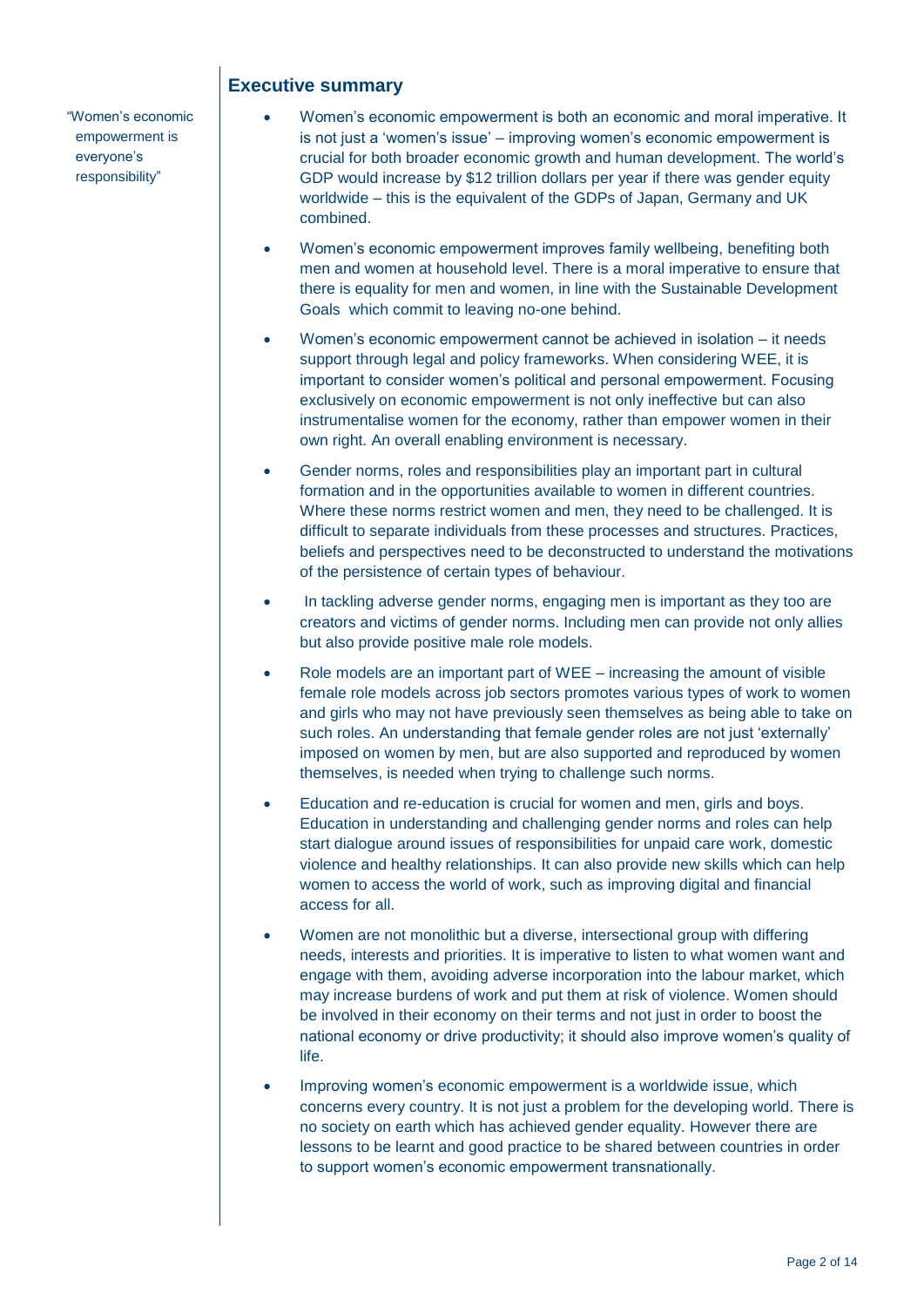

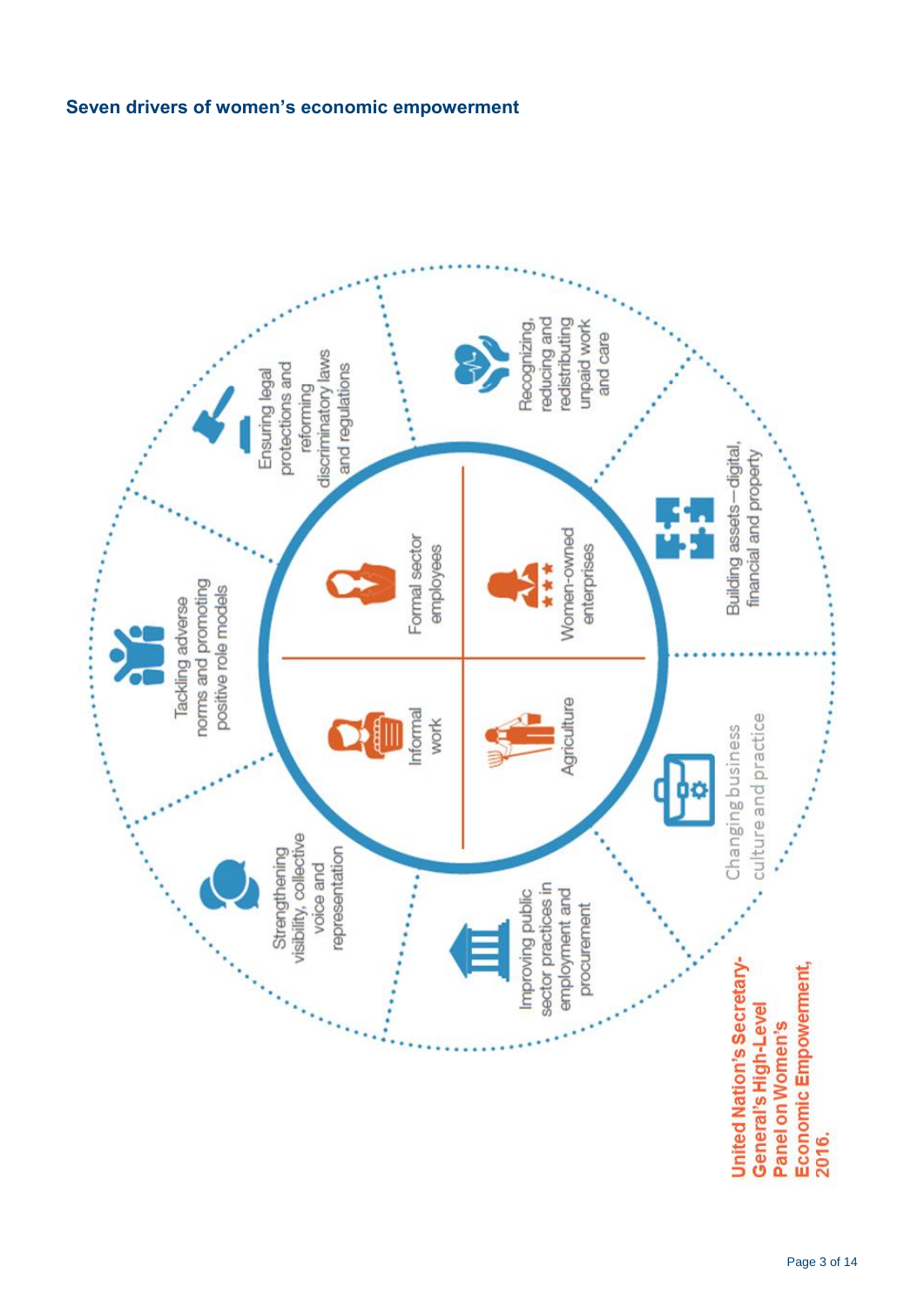## **Drivers of women's economic empowerment: the scale of the challenge ahead**

- 1. WEE has been improving worldwide, but not at the same rates or in the same ways. Persistent trends include differences in earnings between men and women in both terms of initial wages and earnings over a lifetime. Gender-based occupational segregation has continued both horizontally (in different sectors) and vertically (in job hierarchies).
- 2. Some job sectors, such as the energy and mining sectors, remain dominated by men whilst low-paid jobs such as care work remain dominated by women. When women dominate a profession, even one that was previously male dominated, they receive less pay.
- 3. In terms of vertical segregation, even across job sectors that have higher levels of gender parity, men tend to dominate management and higher paid positions.
- 4. More and more women are working in the informal economy, where work can be flexible but also insecure, with few labour rights and protections.
- 5. The UN HLP identified seven drivers of WEE, as can be seen in the diagram at the beginning of this report. These include:
	- Tackling adverse norms and promoting positive role models
	- Ensuring legal protections and reforming discriminatory laws and regulations
	- Recognizing, reducing and redistributing unpaid care work
	- Building assets digital, financial and property
	- Changing business culture and practice
	- Improving public sector practices in employment and procurement
	- Strengthening visibility, collective voice and representation
- 6. The drivers demonstrate the various cultural, social, legal and financial barriers to WEE and how they can be overcome. An overall enabling environment is necessary for WEE to be long-lasting and effective, ranging from changing entrenched social norms and systemic constraints, getting businesses to change their cultures and practice to ensuring legal frameworks are in place to support WEE.
- 7. From culturally sanctioned gender norms to nationally sanctioned laws and regulations, legal and judicial systems can often be discriminatory and gendered, sometimes intentionally and sometimes unintentionally. Traditional cultural practices such as property and inheritance rights are often gendered, preventing women from inheriting or controlling assets. This in turn can prevent them from being able to secure finance through a lack of collateral. In this way, traditional practices can end up having effect on modern policies that claim to be gender neutral – a holistic approach is necessary to break down the multiple barriers that women encounter.
- 8. Government has an important role to play not just in changes of policy and legislation but also in aspects such as hiring and procurement; governments can improve their own recruitment processes and seek out women-led enterprises as suppliers. Together with the private sector, shifting practices to be more inclusive is crucial to WEE.
- 9. It is important to consider the roles and burdens that women already undertake, such as roles in the community and unpaid care work. Without access to and subsidisation of care, women won't necessarily have space for paid work, and economic 'empowerment' may end up adding burdens rather than taking them away.
- 10. Poor infrastructure reduces women's ability to move around and to work. Lack of infrastructure can also increase the burden on women to collect water, food and fuel for their families.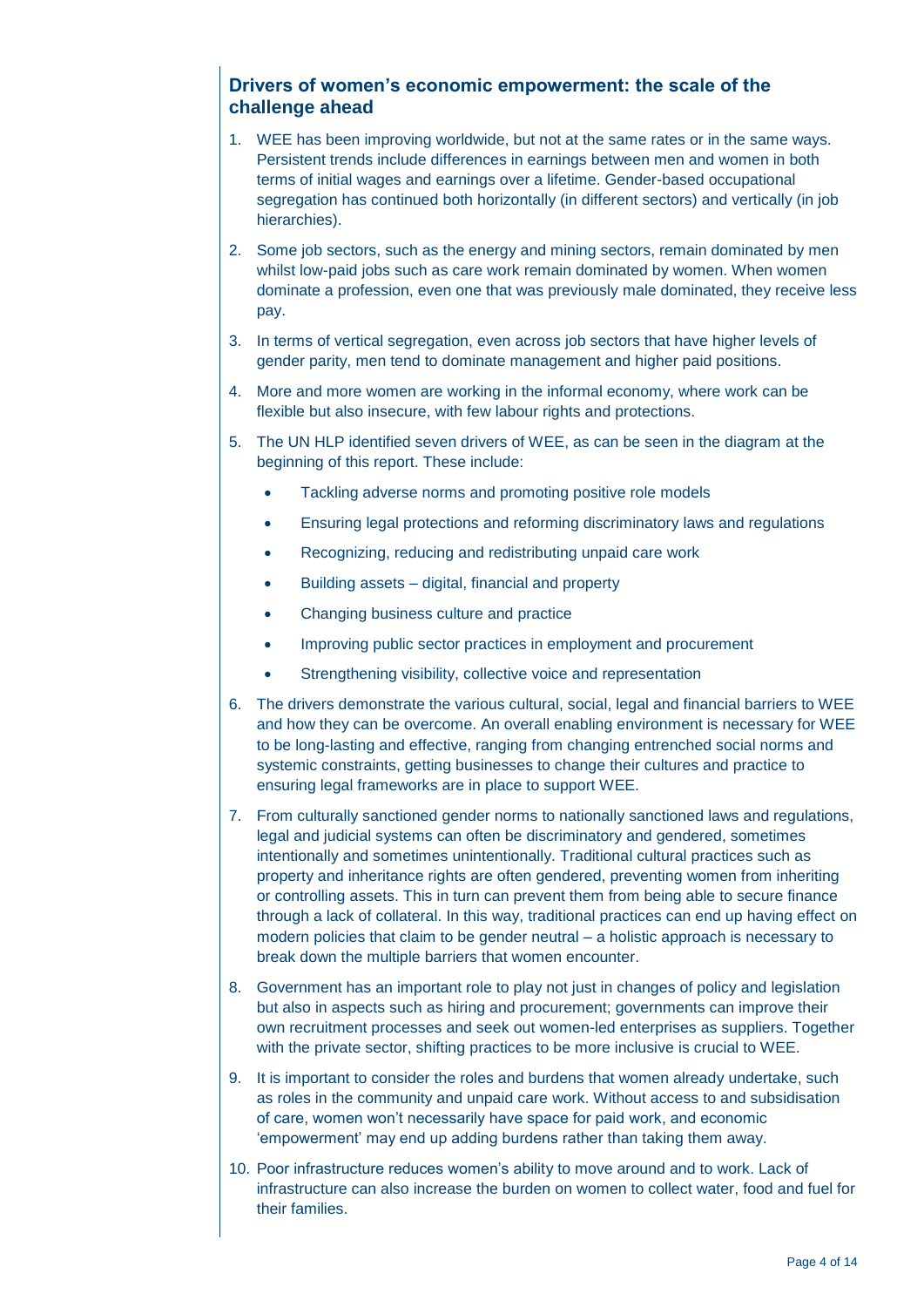- 11. Women lack voice and representation both in the political sphere and in leadership in the private sector. Creating space for women's voices and amplifying their stories helps to make WEE change effective and supportive of what women want.
- 12. Within the diagram four types of labour are highlighted: agriculture, women-led enterprises, formal sector employees and informal work. It is vital to recognise that women may not fit neatly into only one of these quadrants but may in fact work in more than one. It is important to recognise the different benefits and disadvantages there are to informal and formal labour.
- 13. Other issues outside of this framework to be considered include considering issues of crises and violence, from conflicts and natural disasters to intimate partner violence. This can include how best to support women-led businesses in times of crises and also considering how WEE could put women at risk of violence.
- 14. Education is a key component of WEE not just through traditional, school-age education but also through reaching out to women who were unable to receive a sufficient education in their childhood. Education provides not only skills for economic empowerment but provides an opportunity to challenge preconceived ideas on gender and women's ability to work.
- 15. The category of 'women' is very complex, and takes on different meanings in different cultural contexts. Women across different countries and within the same country can have vastly different experiences influenced by their race, class, sexual identity, caste, faith, education and other factors. Taking an intersectional approach to WEE is important so as not to assume a one-size-fits-all approach and to ensure that solutions are context-specific. An advantage of embracing the category of women is to provide solidarity and encourage the exchange of good practice and support across boundaries. This also leads to the importance of emphasising that although it makes financial sense to empower women economically, there is also a moral imperative to do so.

The language of women's economic empowerment programmes can sometimes be problematic; the language is too forceful or not inclusive enough. Although there is not necessarily a solution to this without sacrificing meaning, it is important to recognise that words matter.

Listed here are some of the challenges encountered when using specific terms:

- **Women**  using the term "women's" economic empowerment can be seen to be excluding men from the conversation. It can also make the problems and solutions become solely women's responsibility –'women's' economic empowerment as a 'women's issue not an 'economic' one.
- **Gender** this term is seen to be more inclusive and is useful when showing relational differences between men and women. There is sometimes a negative reaction however, as this can be seen to be moving the focus away from women and girls as a specifically disadvantaged group. It can also be seen to be introducing ideas of different gender identities that some people do not feel comfortable with.
- **Empowerment** the term empowerment is sometimes seen as overly forceful language; that women being empowered inherently means men being disempowered.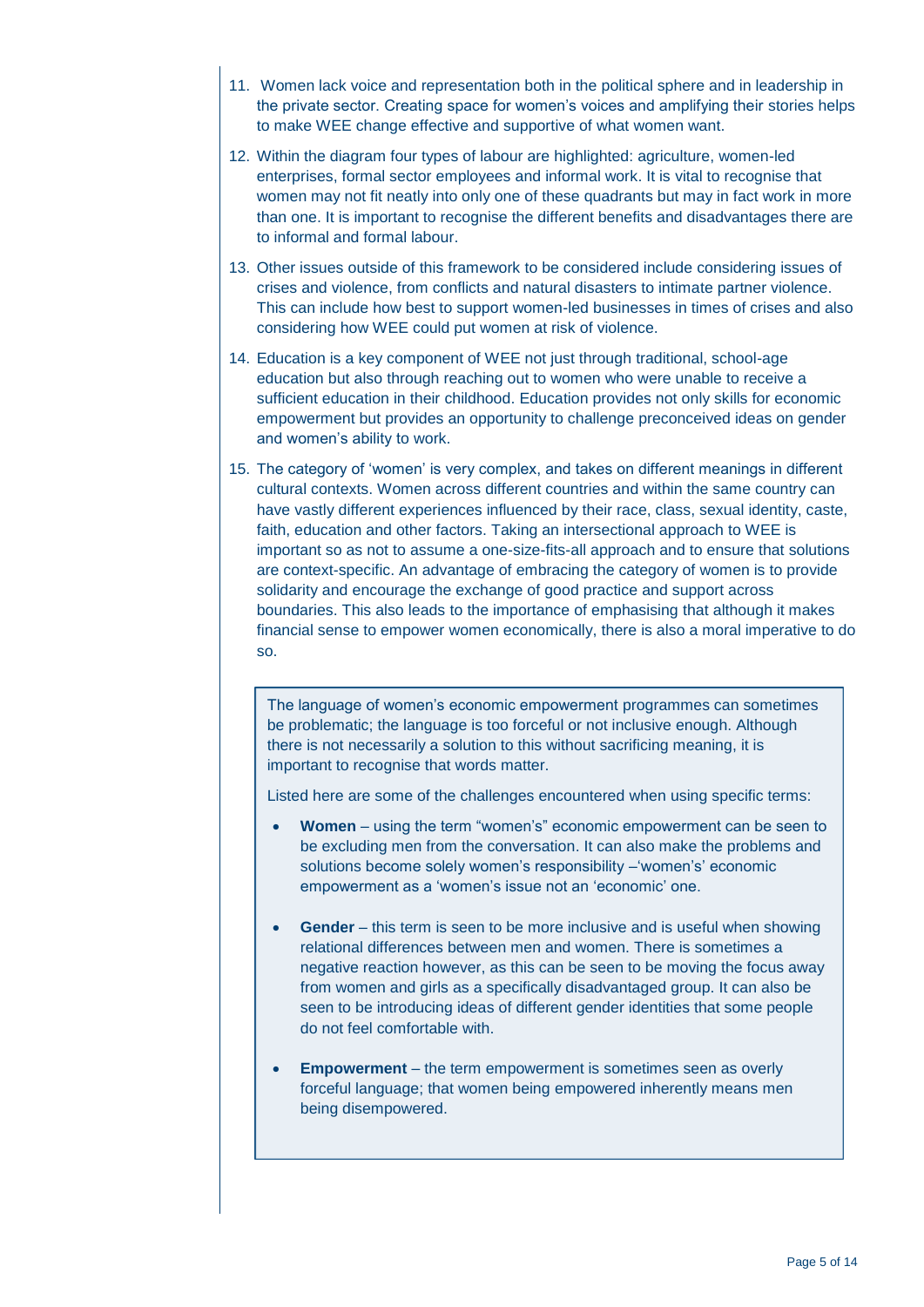### **Bridging the opportunity gap for women entrepreneurs and business leaders**

Pillar 1: Financial, digital inclusion and entrepreneurship- targeting opportunities for women owned and led enterprises

- More than 1.7 million women in low/middle income countries do not own mobile phones.
- 42% women/girls are outside the formal financial system
- Women are 14% less likely than men to own a mobile phone
- In South Asia only 46% of people have a bank account, and women are 38% less likely to own a mobile phone.
- In the Middle East, 14% of people are unbanked, with a 40% gap between men and women.

*Sources: GSMA Report 2016, World Bank Report 2016, Global Findex Report 2014*

- 16. Access to digital and financial resources needs to be accelerated for women to be able to fully integrate into the workforce
- 17. Access to resources is paramount in improving WEE, and with the increasing use of technology worldwide, access to digital and financial resources is becoming increasingly important. Technology access is a major issue for communities in the developing world to engage with an increasingly online economy, but it is also highly gendered, with women in these communities being even less likely to access technology when available.
- 18. The increasing movement of financial assets online means that managing money requires people to be not only financially literate but also digitally literate. Financial literacy for women is especially important as men often 'do the money', meaning women can be left vulnerable if they lose a male breadwinner and are left with financial responsibilities.
- 19. The digital world is disrupting traditional economic distinctions such as 'formal' and 'informal' work, and revolutionising the access individuals can gain to wider and wider markets. It is important to ensure that online spaces are democratizing and not reinforcing 'real world' discrimination.
- 20. 'Non-traditional' financial systems and alternative currencies are also on the rise such as mobile money transfer systems, crypto currencies and block chain technology. Although new technologies provide many opportunities for WEE, new technology solutions cannot solve all problems, particularly when there are already technology deficits and analogue systems still in place, but even more so when the legal and cultural framework is still discriminatory.
- 21. Even with the increase in technology use worldwide and the reduction of costs, the cost of technology can remain prohibitive, particularly for women with low assets already. Being able to afford the technology is only one part in becoming connected - you may be able to afford a mobile phone, but that doesn't mean that there will be towers to provide signal or a consistent supply of electricity to charge it. Ensuring that the initial infrastructure is in place is important before attempting to put higher levels of technology in place. It also important to not under-estimate the strength of analogue legacies that exist; these cannot necessarily be bypassed by individuals.
- 22. Financial barriers highlighted include persistent cultural and social biases regarding women that may make banks less willing to make loans or see women as a riskier investment. Banks and other financial organisations should ensure that their policies and procedures are more women-friendly. Although the financial sector can make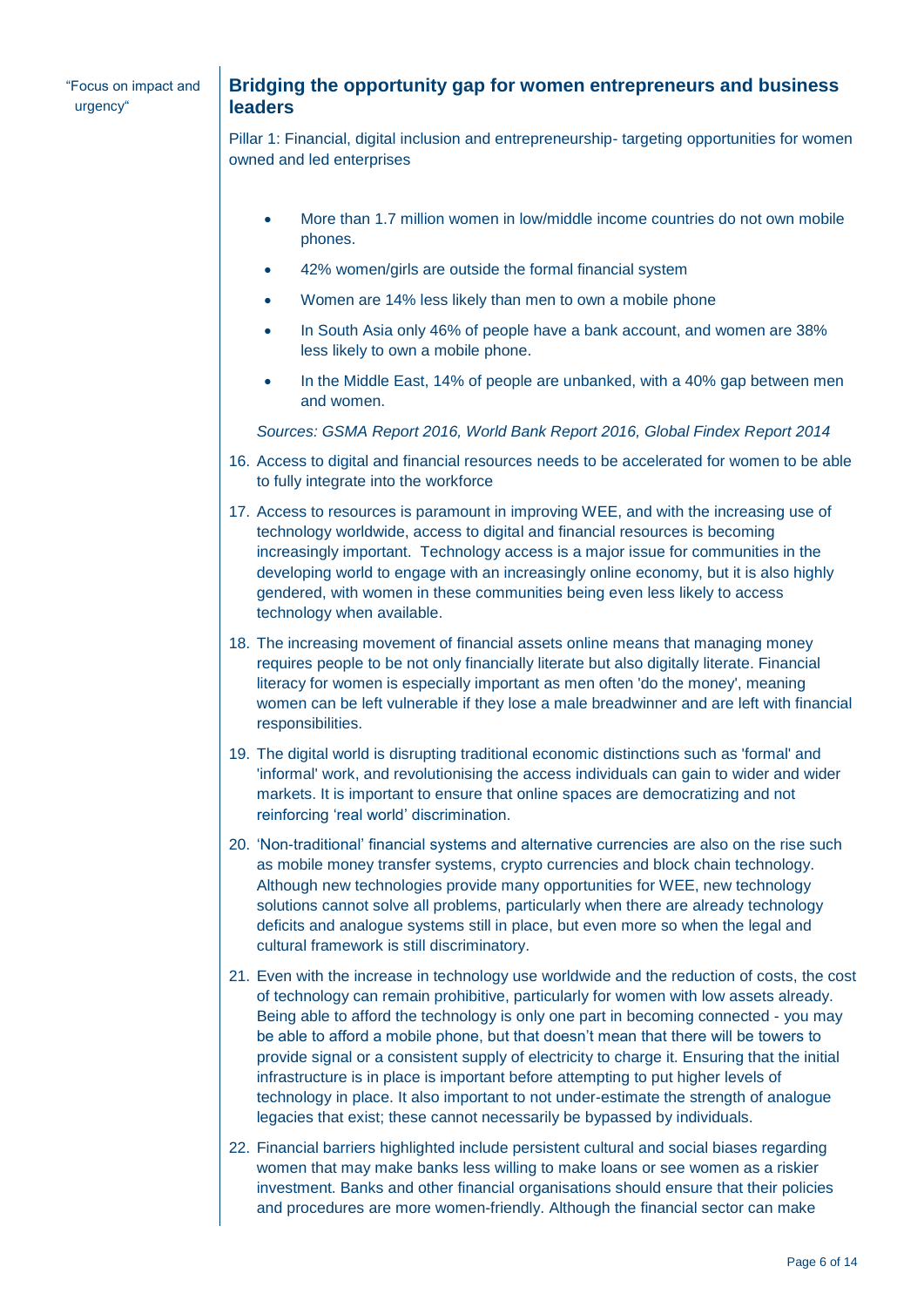improvements to their policies, improved financial access will be undermined if not supported by positive changes in legal and regulatory systems.

- 23. When discussing financial access, women being undervalued and undervaluing themselves was highlighted as a restraint; women can feel ashamed for asking for loans or not be confident in asking for the amount that they need. A lack of awareness also prevents women from knowing what is available to them. To improve women's financial access, women need access to useful and affordable financial products and services that meet their needs. This includes products for transactions, payments, savings credit and insurance, and needs to be delivered in a responsible and sustainable way.
- 24. Digital safety was raised as an issue; if women feel unsafe online and have no efficient recourse to seek protection, this may prevent them from making the most of digital resources. Improving administration, regulation and accountability of digital spaces as well as providing legal recourse for women harassed online may make the online world a safer place to negotiate.
- 25. A lack of knowledge of both digital and financial resources, as well as how to access them, is holding women back. Conference participants felt that education and training were be key elements in combatting this, not just through school curriculums but also providing education opportunities for older women. This education and training does not necessarily need to be provided by the state but could also be provided by financial services themselves.

The continued lack of women in the coding and development side of technology is problematic. An increase of women in coding was suggested as a way to help improve digital technology for women, with women coders being able to better design for women. This again is linked to the importance of education; increasingly coding is becoming part of school curricula but providing opportunities for those not in formal education is important.

#### **Women's entrepreneurship**

- 26. Many sectors remain male dominated: the mining and energy sectors; science, technology, engineering and mathematics; and in many countries, agriculture. This continued dominance is often naturalised by association with the physical strength required in certain industries, which has often now been made redundant by the technology used in these fields.
- 27. Women's role in agriculture is crucial but often overlooked. Often responsible for subsistence farming, there is great potential for working on WEE in this sector, but there also significant challenges, particularly in terms of support and access to good seed. Understanding the specific challenges of women-led enterprises is also important in understanding how best to achieve WEE.
- 28. The challenge is to see how strong, sustainable economic foundations can be built for women entrepreneurs to have full and equal economic participation in male dominated sectors. A key part of this process is through sharing women's stories to show what pathways are possible and how to overcome challenges. This can provide women and men, with female role models. It is important to share stories about women in leadership and other positions across multiple levels, from grassroots organisations to the boardroom. Media and technology can be used to change the narrative – short videos, podcasts and social media can be used to provide alternative ideas of what it means to be a female entrepreneur. Strengthening networks and training for women entrepreneurs can help them successfully compete.
- 29. Education and awareness-building with male champions incorporates men as being part of the solution. Male champions across various sectors can ensure that they themselves are not being discriminatory, encourage engagement within their sectors with women entrepreneurs, and provide support when needed. Corrective action is needed to redress the ideas of all-male boards as well as pushing against 'manels' - all-

"What supports women is good for everyone"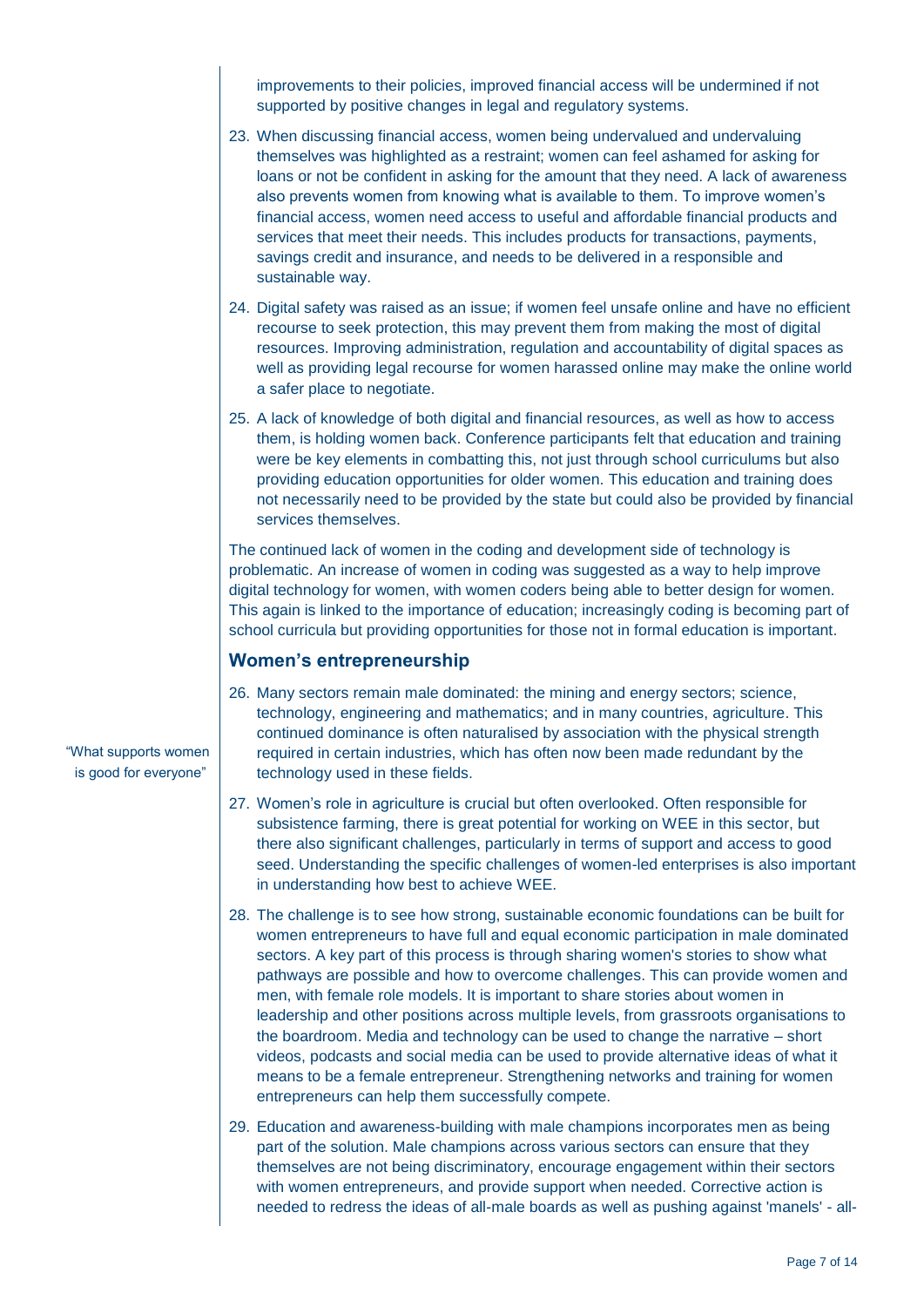male panels.

### **Women in business: changing corporate culture and business practices**

- 30. Engaging with the private sector is essential to achieve WEE. It is not something that can just be achieved through policies and legislation; it needs positive buy-in from businesses. Part of this is showing the benefits to the private sector of engaging with women within all parts of their business, rather than seeing it as merely a moral obligation – WEE is good for business as well as good for women.
- 31. The nuance between the equal pay gap and the gender pay gap is an important aspect for understanding in the business sector. Whilst equal pay means that men and women doing the same job should get the same wage, the gender pay gap is measures the difference in average earnings across an organisation or the labour market. The gender pay gap is a broader measure of inequality as rather than showing differences for like for like work, it shows the limited progression women make through organisations, and helps pose questions over why women who receive equal pay still earn less over a lifetime.
- 32. A value chain approach was put forward to address the case of women in business; engaging women across all stages of a business from initial producers to final consumers. This includes sourcing from women-owned enterprises as supplier and contractors to designers and distributors. Encouraging procurement from women-led businesses also benefits businesses by diversifying the market, increasing competitiveness and driving down costs. The production and promotion of local, national and global databases for women-led businesses, suppliers and entrepreneurs will allow better awareness of such businesses and provide them with access to wider markets. Procurement from women-led businesses can also help businesses reach their diversity objectives and enhance a company's reputation. Increasing the amount of women in the angel investor space can also provide alternative financing opportunities for women-led businesses. Making changes can be done at two levels – internally, through how we individually spend our time and money and externally, through encouraging further change within our own workplaces and beyond.
- 33. Businesses with high levels of gender diversity often do better financially. Companies in the top quartile for gender diversity are 15% more likely to have financial returns above the national industry average. High levels of women in leadership also has its advantages – the addition of one more woman to senior management or to a corporate board is associated with 8 – 13 basis points higher returns on assets. It is also important for businesses to engage with women as customers – women make or influence 80% of buying decisions and control US\$20 trillion in global spending.
- 34. The second report from the HLP recommended organisations self-audited, evaluating how well they are doing with tackling inequality in terms of pay, employment, leadership as well as with suppliers, procurement and corporate social responsibility. Monitoring and accountability within big businesses is important to stop progression going stagnating or even going backwards. It is also important to celebrate successes when they occur, whilst remaining vigilant about failures.
- 35. A value chain approach was put forward to address the case of women in business; engaging women across all stages of a business from initial producers to final consumers.
- 36. There is a need for urgent action to boost female representation in senior roles- as progress is slowing or even reversing in some sectors- 2016 FTSE report indicated the female appointments on boards has fallen to a five year low.

"A commitment to women enhances a company's reputation and returns"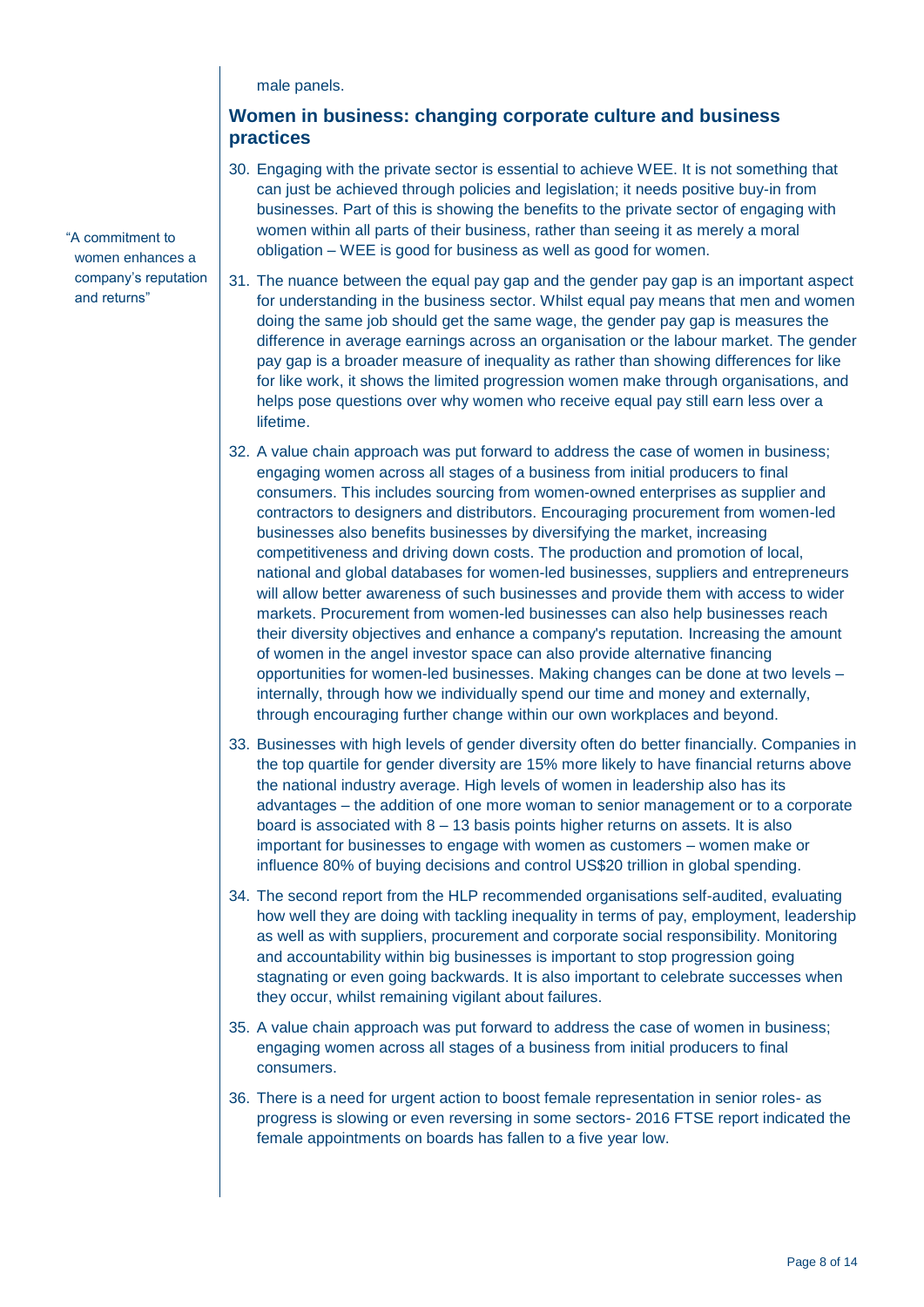#### "You can't be what you can't see"

#### **Disrupting norms and challenging perceptions**

Pillar 2: Adverse norms that affect women's economic participation - challenging discriminatory beliefs and practices

- 37. Gender norms, roles and responsibilities play an important part in cultural formation and in the opportunities available to women in different countries. Where these norms restrict women and men, they need to be challenged. It is difficult to separate individuals from these processes and structures.
- 38. Practices, beliefs and perspectives need to be deconstructed to understand the motivations of the persistence of certain types of behaviour. Domestic violence is one such practice whose motivations can vary across cultural contexts; understanding the specific motivations in a given context can help tackle it more efficiently. In tackling adverse gender norms, engaging men is important as they too are creators and victims of gender norms. Including men can provide not only allies but also provide positive male role models.
- 39. Gender norms can perpetuate harmful beliefs and practices that prevent women from fulfilling their potential. Social and cultural attitudes and their manifestations severely curtail women's engagement with the economy, limiting their autonomy and socialising them into traditional or marginal sectors and jobs. The challenge therefore is to work out how to deconstruct these societal norms and stigmas, utilising role models, media and education, and engaging men and women, young and old to achieve gender equality.

#### **Media**

- 40. The media has multiple roles in terms of WEE, both in what it produces and how this is produced. Media can supply a platform to promote WEE issues, provide empowering role models and disrupt gender stereotypes. The media industry itself should include women at all levels of production and development to improve WEE within the industry itself.
- 41. Gender stereotypes can be made and broken through the media. One example is the inclusion of female newscasters and journalists which puts women in an informative, authoritative role. This however is undermined if women are primarily given the 'soft news' topics to cover such as personal interest stories, education and health, whilst the 'hard news' of politics and finance and left to men. The division of labour can reinforce gender stereotypes and show women's inclusion is limited; you can work in this industry but only so far.
- 42. Challenging gender stereotypes within fictional media landscapes can be highly effective; providing women roles beyond mothers, wives and 'domestic heroines' can provide further role models for women. This includes keeping 'older' women on screens – there is a tendency of women over 30 to disappear from films and television. Removing middle-aged and older women from film and television is a discriminatory act that effectively 'writes out' these women, reducing women's representation and discouraging them to seize their voice and other opportunities. It is important for young girls and boys to see women as leaders and experts to disrupt expectations of the gendered values of power and knowledge.
- 43. Women of colour often experience additional barriers to fair representation in the media. Successful black women are frequently 'othered' and receive extra levels of discrimination and harassment.
- 44. Western beauty ideals often shape how women 'should' appear on screen, which restrict the type of women typically represented, pushes a culture of editing and transformation to 'fit' accepted ideals, and often subjects those who do not conform to harassment and abuse.
- 45. There is a need to improve gender equality in media education; taking down patriarchal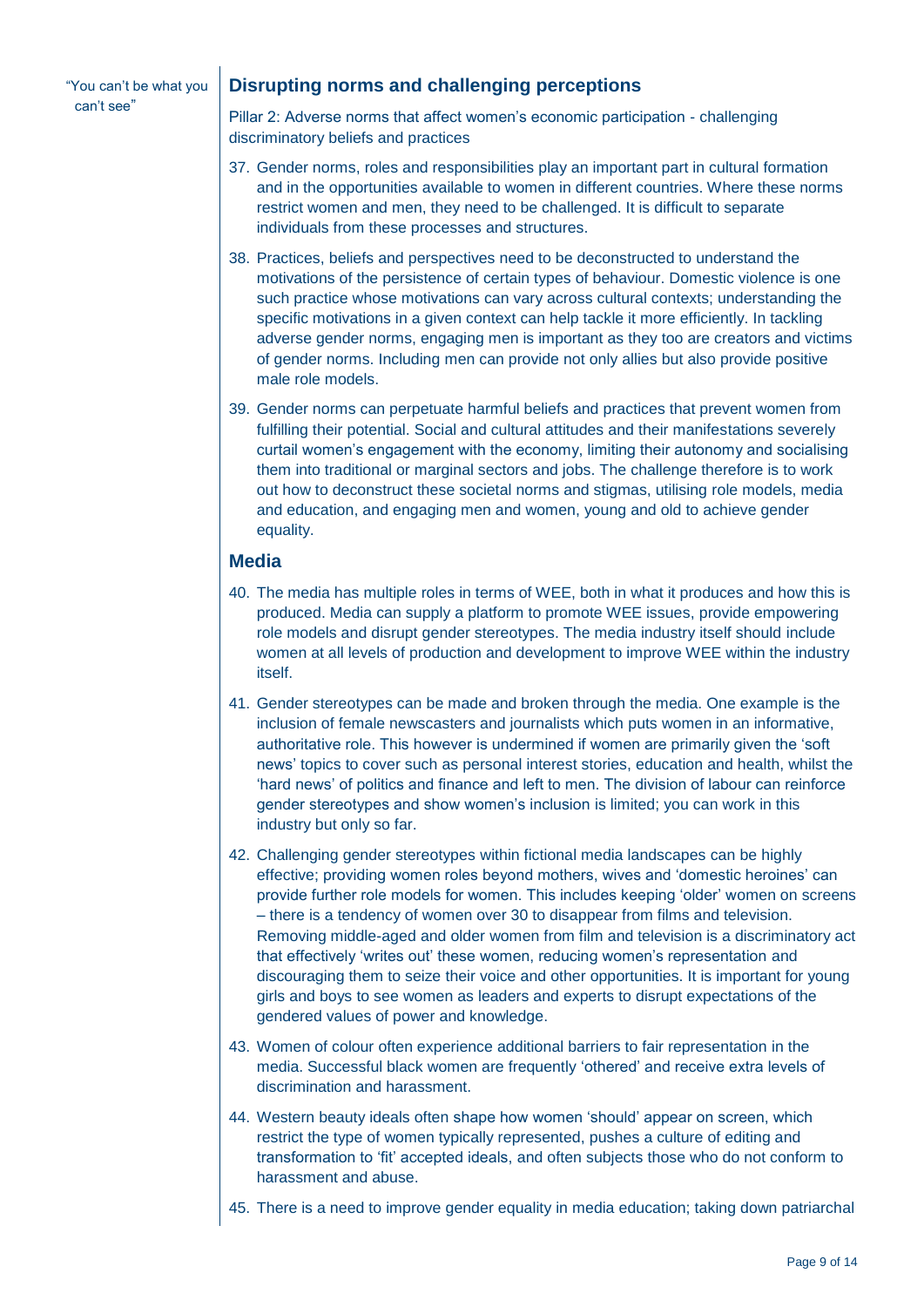structures within media education prevents them being reinstated and rebuilt within the media industry. Ensuring that students are exposed to work by men and women, as well as teaching gender-sensitivity can improve the gender equality within the industry. Bringing together media academics and media practitioners can also ensure that gains made in one part of the field are not isolated there.

46. Women should be encouraged to work in media and as the recent #MeToo campaigns have shown, sufficient support systems are crucial for women to avoid exploitation. Everyone must take a role to be vocal against negative or regressive representations of women.

#### **Education**

- 47. Education is central to WEE, not only in making women more skilled but also in improving awareness amongst men and women, boys and girls, of gender equality issues. It is not enough to provide school spaces for girls to attend; the surrounding social and physical infrastructures need to be in place. This can be as simple as ensuring that there are toilets that girls can use safely (which also helps to ensure that they attend school when they are menstruating), to making journeys to and from school safe for girls. More complicated is ensuring services such as sufficient care services to compensate for the girls' absence in the home; girls often become caregivers to support their mothers.
- 48. In some countries, girls are not allowed to attend school if they are pregnant or have had children. Preventing young mothers from continuing their education is detrimental not only to their economic opportunities but to their self-esteem and welfare. Child marriage also remains disruptive to girls' education and increasing their vulnerability.
- 49. Changing attitudes at a family level is key to broader social change. In many African countries, sons are seen as having the power to change a family's status and bring wealth. Boys and girls are therefore treated differently from birth. The challenge is to encourage families to see that investing in girls can also bring economic benefits to their families. The conversation should not be around men versus women but rather of men and women together. This is of course helped when WEE has improved in a given country, making such investments seem worthwhile.
- 50. Violence was identified as an educational issue. Violence itself can prevent women from accessing education, but understandings of violence can also be challenged through education. Many men and women don't see violence as being problematic; education can help men and women find better ways of resolving their issues.
- 51. Education should not be perceived as ending in childhood at the classroom door. As many women were unable to attend or finish school, they remain disadvantaged. Ensuring adult women have educational opportunities is essential to WEE to prevent previous generations being left behind.

#### **Engaging young people**

- 52. Youth perspectives were discussed at this event particularly looking at the Global Youth Wellbeing Index. Reflections from this research indicated the importance of looking at 'gender issues' as opposed to 'women's issues' to truly capture the range of advantages and disadvantages between men and women. This can also help capture the changing norms and constraints rather than viewing relations as static and immutable.
- 53. The Youth Wellbeing Index found that the overwhelming majority of young people surveyed support equality between women and men. Almost 90% of Youth surveyed agreed with the statement 'women should have all the same rights as men'.
- 54. Youth wellbeing is growing slowly worldwide, with young people optimistic about the future and their prospects. Youth support gender equality both economically but also

"Learning and unlearning is the key to empowering women"

"Young people are part of the solution"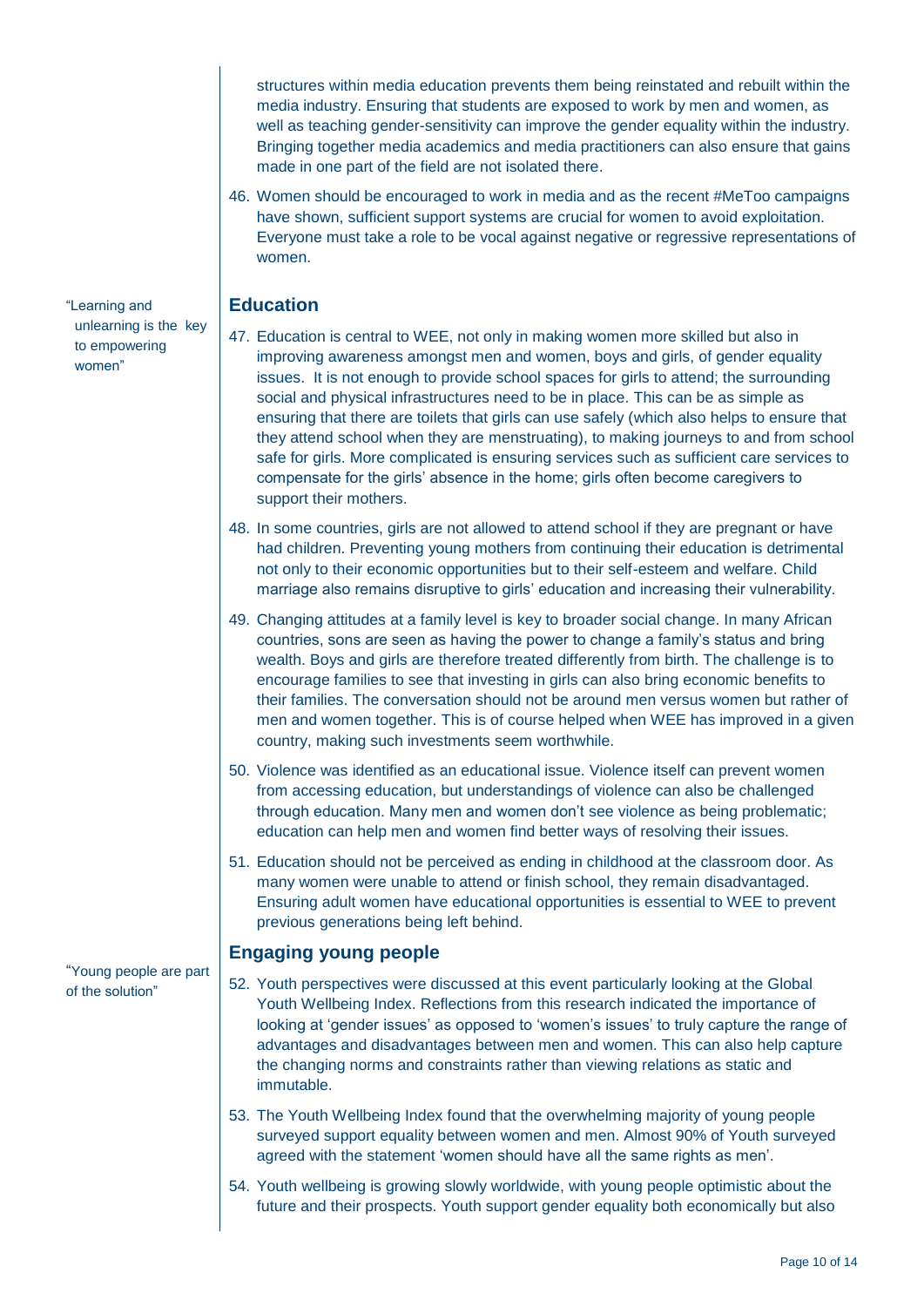through the distribution of unpaid care work in the home. Issues raised include young people not being able to gain necessary life skills; lack of access to mental health support and a sense that their governments are apathetic towards them. The biggest threats to the global youth are traffic accidents – the leading cause of death to young people worldwide – and the rising use of tobacco in the Global South.

- 55. When it comes to looking at youth economic opportunities, young people are seen to take on a 'portfolio approach' to work; they are 'economic quilters' building up their income with combinations of farming, personal enterprises, formal and informal work. Research into the aspirations, interests and awareness of economic opportunities show that young people don't know where the 'good' job opportunities are, with interest lowest in some of the highest growth areas. The challenge therefore is on how to make young people more aware of where jobs are.
- 56. Participants discussed the need to engage young men and boys from an early age in challenging gender inequality both at home and outside of it.

### **Nutrition**

57. Nutrition is a key issue in achieving WEE, yet it is often not seen as a 'women's economic empowerment issue.' Although malnutrition affects both men and women, there is a gendered component in many contexts. In many cultures, sons are often preferentially fed over daughters. In India, for example women are often the last to eat at mealtimes often meaning they receive less food. Some groups in sub-Saharan Africa ban women from eating chicken gizzard, which is an important source of protein. If women do not receive basic nutrition, their health is compromised, and so too is their ability to engage economically. Ensuring that basic nutrition needs are met is therefore important as well as discouraging nutritional practices that disadvantage women.

#### **Including men and boys**

- 58. Discussion on WEE often becomes earmarked as a 'women's issue'. Not only does this ignore the negative issues associated with half the population being able to be economically productive, it also tends to exclude men from the conversation. This poses WEE as something women need to solve on their own, which is difficult when a lot of the barriers have been set up, and held up, by men. The lack of inclusion of men can also pose them perpetually as 'threats' rather than as partners in change. How to include men, without reducing space for women, is difficult territory to negotiate.
- 59. It is important to see how the roles of men and boys can be shifted to more positively support women and girls. Some research finds that younger men with higher education in urban areas are more likely to support gender equality, but this is not consistent everywhere, especially in areas of North Africa and the Middle East. Gender equality is aided by supportive policies but it is not sufficient to focus just on laws but also own institutional structures. The media plays a key role in this, as previously discusses, and can perpetuate a culture of masculinity.
- 60. Just as it is important to not view women as a homogenous group, it is also important to appreciate the diversity of men; research indicates that men's support for WEE varies depending on the roles and positions a man has e.g. being a father, teacher, colleague. Intersectionality, which appreciates the convergence of various differences such as class, race or faith, is also important to consider – ideas of gender and gender roles are not conceived independently and interact with other aspects of one's identity. Engaging with the intersectional issues of men who feel socially or economically excluded can increase their vested interest in the success of the women around them, providing space for solidarity rather than rivalry. A man's standpoint is mutable; he could be obstructive, ambivalent and supportive over time. This variability can be influenced by the recognition and confrontation of male privilege and what that might entail. This can be challenging to consider how unearned privileges may be at play particularly if one is not privileged in other aspects of their lives.

"Gender inequality is not about women, it is about unequal power relations which adversely affect men and women"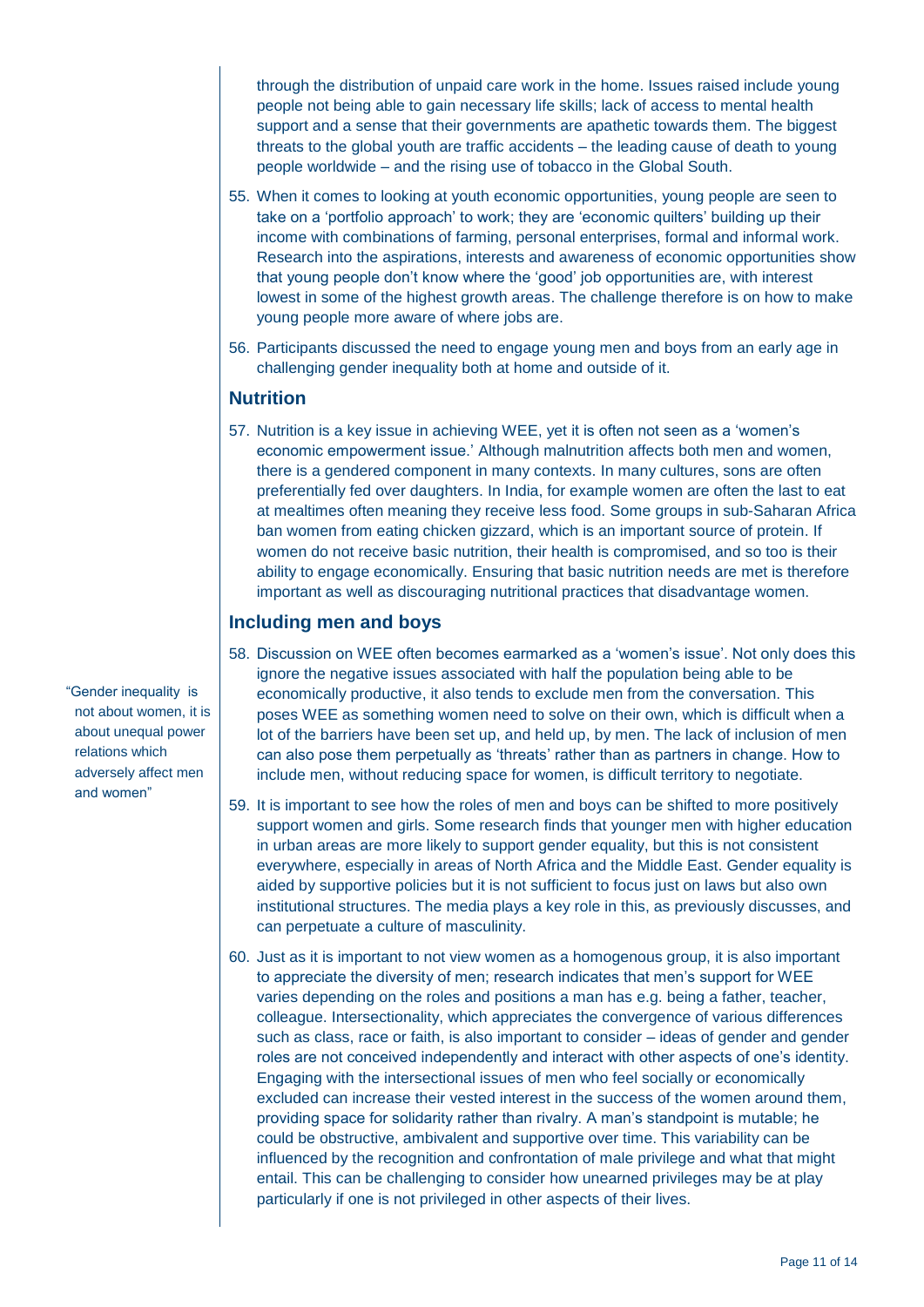- 61. A lack of inclusion of men in the development of WEE programmes and policies can lead to a lack of engagement in support or even a backlash to such programmes. This 'making space' for men should also be treated with caution, by ensuring that supportive female spaces do not become re-dominated by male voices and interests. Research indicates there is no one-size-fits-all approach to including men whilst also supporting women. Some projects have successfully incorporated couple and group education, whilst others have worked to mobilise men's groups to publicly support women's causes.
- 62. Key areas of good practice include relational approaches to gender rather than viewing men as static categories of 'male' and 'female'. Avoiding stereotyping men will not only reduce potential resistance but may improve engagement by dealing with 'men as they are' not as they are imagined to be. Utilising shared interests as starting points for mobilisation ensures that support of WEE movements do not get held back by us and them dichotomies.

### **Negotiating around religion**

63. Religion is often avoided in discussions of WEE, to avoid contention and keep discussions neutral. But ignoring religion is naïve; the 2016 Gender and Equal Opportunity Bill in Nigeria for example, was thrown out on religious grounds, by both Muslim and Christian legislators. These disputes ranged from arguments that men and women were already equal under the constitution to gendered inheritance law under Islam. It is key therefore not to ignore religious issues but to find ways of negotiating, as religions in many parts of the world not only shape cultural norms but also legislation.

### **Policies, practices, laws and regulations**

64. Data shows a clear correlation between discriminatory legal frameworks and economic outcomes for women, with gender inequality in law linked to wider gender pay gaps and fewer women participating in the workforce. It is important to explore the impact of laws and regulations in tackling structural inequalities. This involves looking at what are the legal and regulatory impediments to women's economic activities in the formal and informal sectors. Exploration of the role of policy, law and regulation in affording equal economic opportunities for women is important, as well as creating an enabling legal and regulatory environment for women entrepreneurs. Looking at laws and regulations can address women's access to justice and how this effects their ability to be truly empowered and economically effective.

90% of economies have at least one legal obstacle to WEE; this is a global not a regional problem. In 100 economies, women are restricted from doing the same jobs as men – restrictions include barring women entire certain sectors, or from working at night. These restrictions were ostensibly as protections for women but are now outdated and paternalistic; keeping women out of higher paid jobs.

#### **The care economy**

Pillar 3: The care economy and domestic work - increasing the recognition of care and access to services, social protection and infrastructure

- 65. Women's employment is significantly higher in countries that mandate paternity and have fully paid maternity and paternity leave. Providing paid leave for both parents encourages shared responsibility for childcare and reduces the care burden on women, improving their ability to re-enter the workforce. It also reduces the financial burden of initial childcare costs, although prohibitively high childcare costs continue to put up barriers for parents, often leading to the mother not returning to work until after children reach school age.
- 66. The care economy is often neglected in considerations of WEE but it is essential to consider in ensuring that women are not adversely incorporated into the labour economy and left worse off. The care economy covers a wide range of activities from direct care of the young, old and sick to housework and collection of water. This care

"Women's rights are human rights"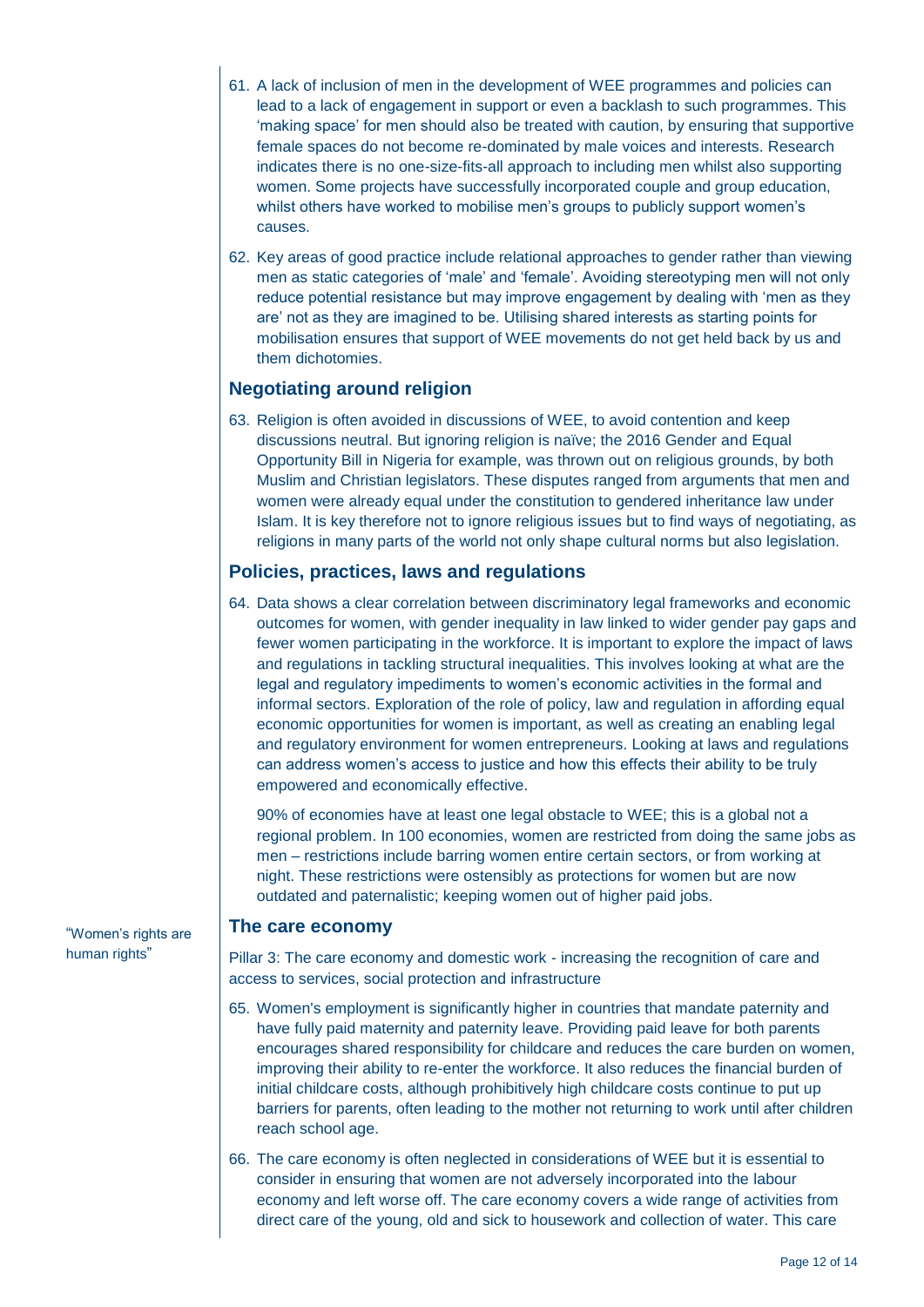work can be unpaid or paid, and both types of work must be considered in order to ensure that women are neither over burdened with the labour or cost of care.

- 67. Unpaid care work is often carried out within families, with the majority of personal care being conducted by women, usually mothers or older female siblings. This work is often seen as 'invisible' due to both its unpaid nature and that is often conducted within the home. It is also naturalised as being simply 'women's work' to complete. To challenge this, unpaid care work needs to be recognised, reduced and redistributed. Reduction of unpaid care can be brought about by improvements to infrastructure such as water and waste management to reduce time spent on this work. Redistribution of unpaid care can be done within the household, particularly between husbands and wives, mothers and fathers. It can also be redistributed to the state or the private sector (the paid care sector).
- 68. Although paid care is remunerated, this pay is often very low and the often-informal nature of the work can lead to care workers being taken advantage of, overworked or underpaid. The low value assigned to care work is also one of the factors that has led to the sector remaining female dominated, with it remaining an unappealing prospect to men to enter the sector. Care workers do not always receive social security benefits such as pensions.
- 69. Along with recognising, reducing and redistributing care, it is crucial to ensure that care work is decent work. There has been increasing encouragement to professionalise the sector, not only to raise the status of care work but also to provide greater protections. Collective action also has enabled solidarity through a workforce that predominantly works independently, providing a collective voice for such workers. Together, domestic workers have now gained ILO recognition with the Domestic Workers Convention (C189). Unfortunately, C189 has only been ratified by 24 countries; further ratification is necessary to ensure good working conditions and proper protection for those working in the care economy. The transnational dimension of care is also important to consider: many women from lower income countries provide care in higher income countries, whilst their family members are cared by others back home. This global care chain calls for international collaboration to ensure the welfare of all along the chain.
- 70. Opportunities to be explored in the care economy include promoting care as a form of entrepreneurship and making care work more attractive to those looking to start their own businesses in this growing sector. The development of apps to rate employers and employees was discussed, to improve quality and conditions of work and promote accountability. A strong emphasis was placed on valuing the care economy, not just in financial terms but holistically – society as a whole, needs to value care work as important in order for conditions to improve. Regulation of the care economy was also highlighted; although there are some benefits to the informality of some care work, a lack of regulation often leads to exploitation of its worker and a lack of remuneration for their work. Overall, it is key that to improve the care economy for those who care and those who are cared for, care work needs to be redistributed and decent work ensured.

"More women receive wages where governments provide or support childcare"

"If you can't sort out care, you won't get anywhere"